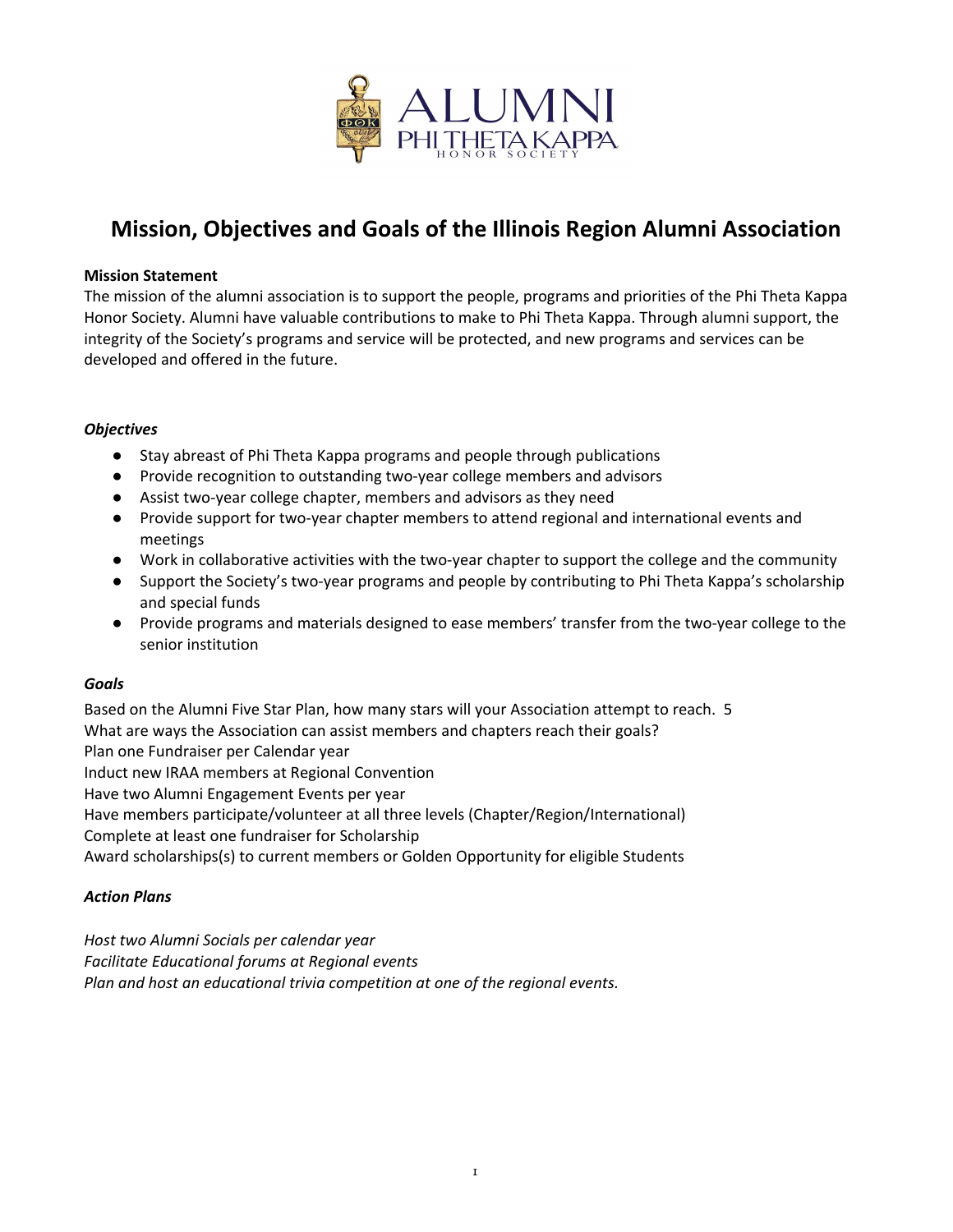

# **BYLAWS OF THE ILLINOIS REGION ALUMNI ASSOCIATION**

#### **Preamble**

We, the members of the Phi Theta Kappa Alumni Association hereby associate ourselves to continue to uphold the purposes of Phi Theta Kappa; provide a continuing fellowship of Phi Theta Kappa members; help our fellow members and their advisors; and recognize and encourage scholarship and leadership among Phi Theta Kappans. Inasmuch, the association is an extension of Phi Theta Kappa and its chapters, colleges, regions and senior institution partners, the Association is subject to all applicable rules and policies as introduced by Headquarters and its representatives. The Association's program of work is at the discretion of chapter and college administrators, regional coordinators, advisors and Phi Theta Kappa Headquarters for the benefit of current and future Phi Theta Kappa members.

#### **Article 1**

#### *Name and purpose of the Organization*

The name of this organization shall be the Illinois Region Alumni Association (IRAA) of the Phi Theta Kappa Honor Society of the Two-Year College (hereafter: the Association). The purpose of the Association is to support and promote the people, programs and priorities of Phi Theta Kappa Honor Society, and supporting the chapters of the Illinois Region.

# **Article II**

#### *Membership*

An alumnus member shall be a former active member of the Society who left the chapter in good standing. All members of the Association will adhere to Phi Theta Kappa's Code of Ethics. Discrimination based on gender, family or marital status, race, color, national origin, military or veteran status, economic status, ethnic background, sexual orientation, gender identity, transgender status, genetic information or history, age, disability, political affiliation and cultural and religious backgrounds is prohibited.

#### **Section 1. Active Members.**

- A. An active member of the Association shall be an alumnus of Phi Theta Kappa; have been an active member in good standing of Phi Theta Kappa at a two-year college; and, maintain a current fees status to the alumni association.
- B. A member of the Association shall be any former member of Phi Theta Kappa who was inducted into a chapter in the Illinois Region or a former member of Phi Theta Kappa from another region in the Society who resides within the state of Illinois and who has paid Illinois Regional Alumni Association fee.

#### **Section 2. Honorary Members.**

An honorary alumnus member shall be a person who has rendered distinguished service to the alumni association and was previously inducted as an honorary member into a Phi Theta Kappa chapter.

A. Honorary members shall not have the right to vote, hold office or represent the Society. Nor shall honorary members be asked to pay membership fees to the alumni association.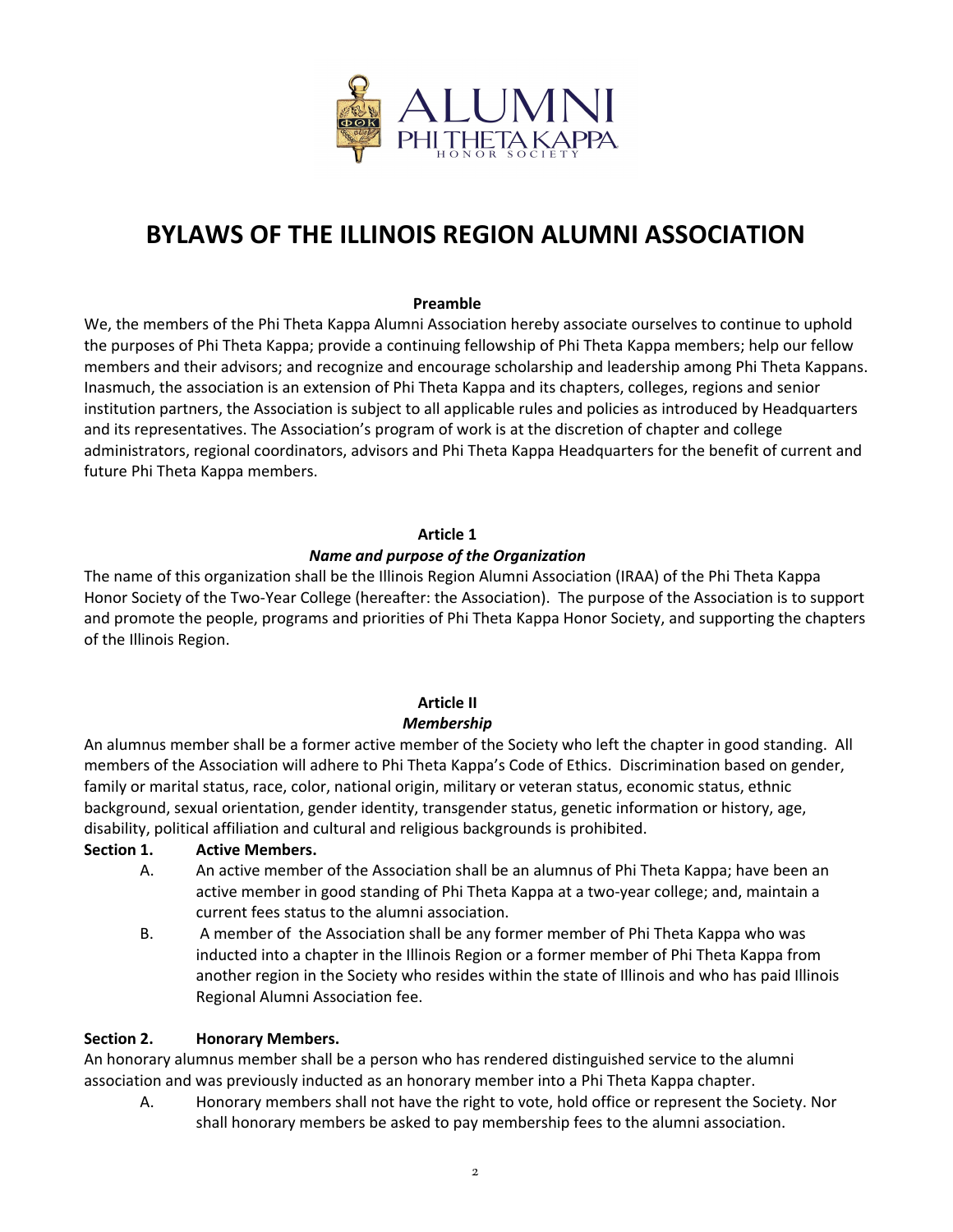# **Article III** *Officers and Duties*

The elected officers of this organization shall be: President, Vice President, Treasurer, Secretary, Public Relations Secretary, and one (1) District Representative from each of the four (4) Illinois Districts. All officers will serve members, chapters, and regions of Phi Theta Kappa – to include responsibilities defined in the bylaws and duties that arise with the needs of those the Association pledges to support.

- **Section 1. President |** The duties of the President shall be to preside over all alumni association meetings, to serve as chairman of the Executive Board, to appoint all committees, to enforce the Bylaws, to call special meetings, to act as spokesperson for the alumni association, to ensure that proper procedures are followed according to Phi Theta Kappa policies and procedures; and attend the Illinois Regional Officer Training and Summer Planning Session or designate a member of the Executive Board to attend in their stead when invited by the Regional Coordinator. The President will report Association activities and goals to appropriate advisor(s), regional coordinator(s), and Headquarters staff.
- **Section 2. Vice President |** The duties of the Vice President shall be to serve as Acting President in the absence of the President, to serve on the Executive Board, to serve as an ex-officio member of all committees and to serve as program chairperson; and help plan events and activities with the District Representatives that encourage unity and aid to the Illinois Region and its members; ensure that each District Representative maintains communication throughout their respective District.
- **Section 3. Treasurer|** The duties of the Treasurer shall be to serve on the Executive Board, to collect fees, to maintain accurate accounting records, to deposit promptly into the Phi Theta Kappa account all money received, to process applicable payments, and to render financial reports upon request. Financial reports should be submitted at least once a year to all appropriate advisors/coordinators and Headquarters. The Treasurer will share check signing abilities with the Association president and all advisors.
- **Section 4. Secretary |** The duties of the Secretary shall be to serve on the Executive Board, to keep the minutes of the Executive Board and General Assembly meetings, to maintain a membership roster, to provide members and advisor(s) with one week's notification of all meetings, to take roll call, to act as corresponding agent at all levels – including with represented regions, chapters, colleges or universities.
- **Section 5. Public Relations Secretary |** The duties of the Public Relations Secretary shall be to correspond with the Illinois Region alumni as a whole, other Phi Theta Kappa alumni chapters, and Phi Theta Kappa International Headquarters; be responsible for the Illinois Region Alumni Association website, social media, and newsletter; take pictures or ensure that pictures are taken at all alumni activities and events; promote the Illinois Regional Alumni Association supported activities; coordinate the communication with the other districts within Illinois; and serve as a member of the Executive Board.
- **Section 6. District Representatives |** The duties of the District Representatives shall be to serve as members of the Executive Board contributing the ideas, feelings, motivations, and other events within their district.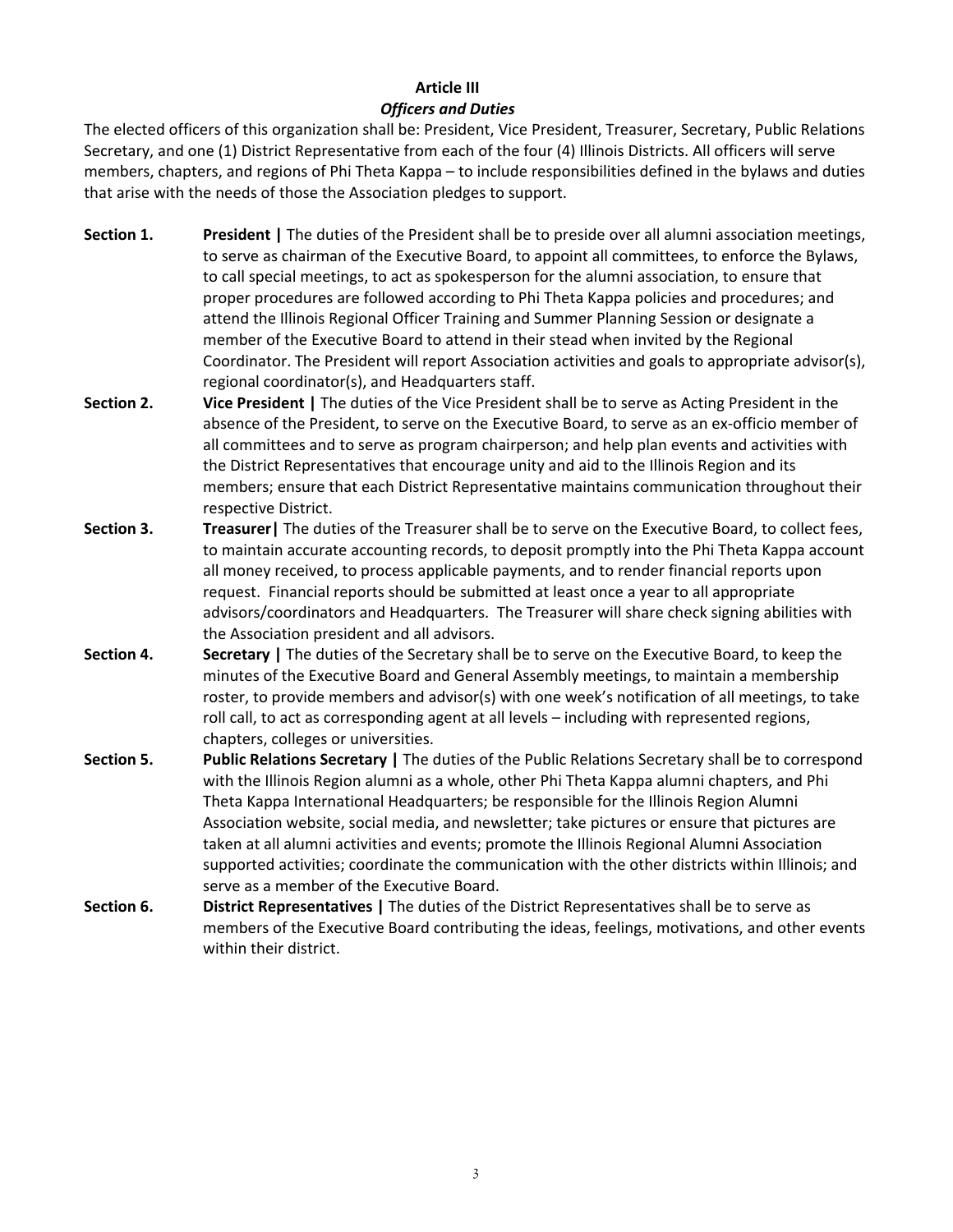#### **Article IV** *Executive Board*

- **Section 1.** The Executive Board shall consist of all elected officers and two members elected at-large. The Association and Chapter Advisor(s) and Regional Coordinator(s) (when applicable) shall serve as ex-officio, non-voting member(s). The duties of the Executive Board shall be to handle all questions not specifically dealt with in this document; to make recommendations to the membership; and to submit an Alumni Annual Report to Phi Theta Kappa Headquarters by the stated deadline, with copies to the appropriate chapter advisor or regional coordinator.
- **Section 2.** The Executive Board shall meet at the call of the chair.
- **Section 3.** All by-law and fiduciary decisions shall be advisory. The membership must vote on all recommendations, which to go into effect, must be approved by a simple majority of those voting.
- **Section 4.** Simple majority of members of the Executive Board shall constitute a quorum.

#### **Article V** *Election of Officers*

- **Section 1.** All paid, active association members in good standing are eligible to become officers.
- **Section 2.** Nominations for office shall be received no later than two (2) weeks prior to the annual meeting. Nominations shall be provided to the members in good standing no later than one (1) week prior to the annual meeting. Nominations will also be accepted from the floor at the annual meeting if an office for election has one or fewer candidates nominated. Nominations will only be accepted for candidates who are members in good standing and eligible to run for office.
- **Section 3.** Voting shall be by secret ballot by all members in good standing. Votes may be made in person, by proxy or electronically. A simple majority of all members voting shall constitute a choice as counted by the Association Advisor or appointee. President will only vote in the case of a tie; Association Advisors will not vote.
- **Section 4.** The term(s) of office:
	- A. The terms of office for the President and Vice President shall be for one year, from the annual meeting to the annual meeting. Upon completion of the one-year term as Vice President, the Vice President shall serve a one-year term as President.
	- B. The terms of office for the Secretary and Public Relations Secretary shall be for two-year staggered terms. The Secretary will be elected in odd years; the Public Relations Secretary will be elected in even years.
	- C. The Treasurer will serve a two-year term at the appointment of the Executive Board, to be confirmed by the membership by a majority vote.
	- D. The terms of office for the four District Representatives shall be for one year.
- **Section 5.** In the event a vacancy occurs in an elective office, a special election will be held to fill the vacancy. If a vacancy occurs within 6 months prior to the election date, the Executive Board may appoint an interim officer.
- **Section 6.** Installation of new officers shall occur during The Illinois Regional Convention at the annual business meeting.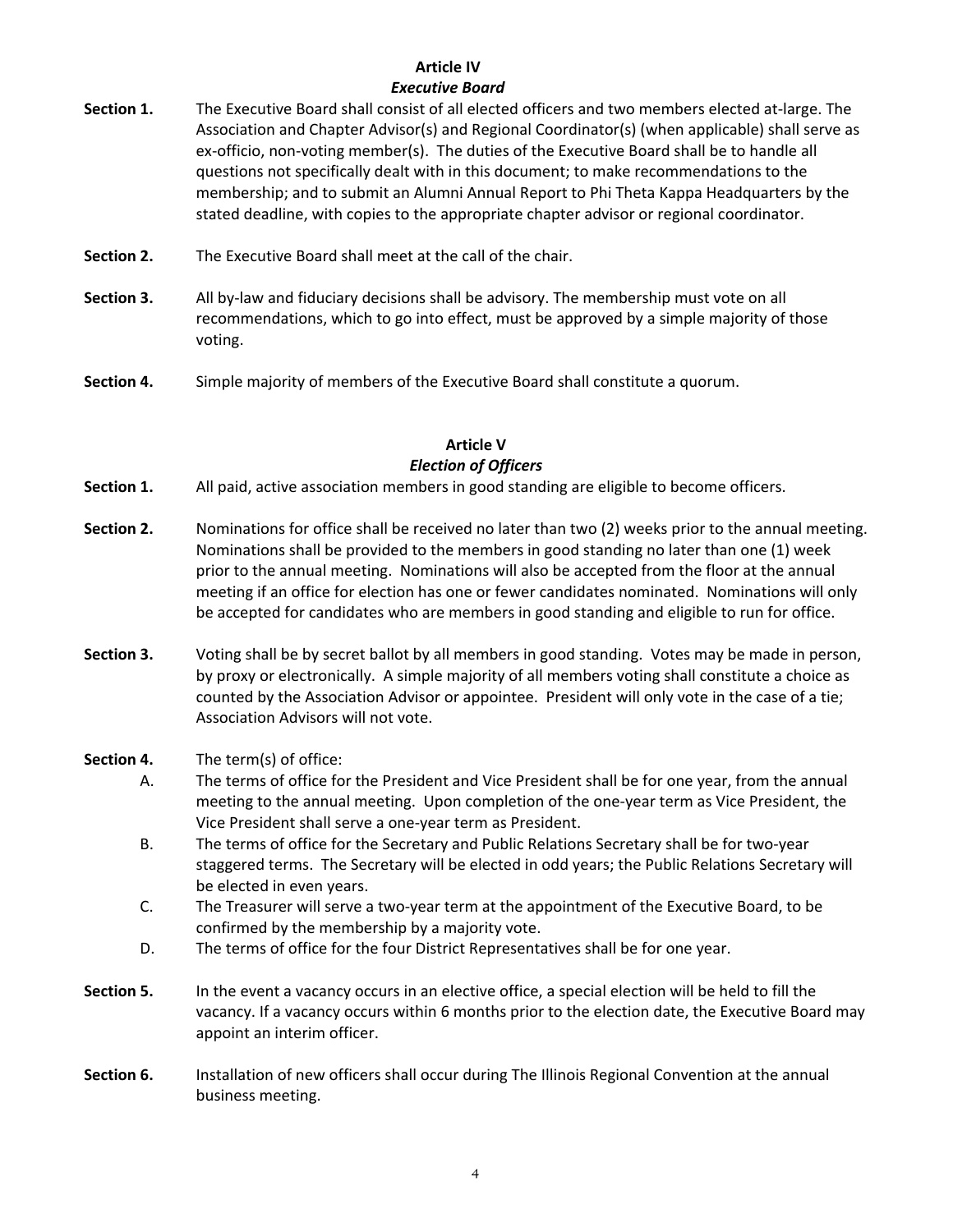#### **Article VI** *Removal from Office*

- **Section 1.** Any elected officer who fails to maintain active membership, who fails to perform his or her duties, or who fails to uphold the purpose of the Society and his or her office is subject to removal.
- **Section 2.** The procedure for submitting charges against an officer shall be as follows:
	- A. A written statement to be presented to the Executive Board and/or Association Advisor(s). This statement shall include whatever information deemed pertinent to the conflict.
	- B. The Executive Board and Advisor(s) shall review these statements and provide the opportunity for each party to discuss the conflict with them.
	- C. The Executive Board and Advisor shall present a recommendation to parties presenting charges and to the officer in question.
	- D. If the recommendation is not acceptable to any of the involved parties, referral shall be made by the Executive Board and Advisor to the General Assembly for final appeal.
- **Section 3.** A simple majority vote of the Executive Board shall be necessary to remove any officer; this vote shall be made by secret ballot and counted by the association Advisor(s).
- **Section 4.** In the event a vacancy occurs in an elective office, a special election will be held to fill the vacancy. If a vacancy occurs within 6 months prior to the election date, the Executive Board may appoint an interim officer.

#### **Article VII**

#### *Advisor - Regionally Based*

- **Section 1.** This association shall have an Advisor appointed by the Regional Coordinator after consultation with the alumni association membership. The Advisor shall be a chapter advisor or an alumnus designated by the chapter administrator.
- **Section 2.** The Advisor(s) shall perform all duties and responsibilities as defined by Phi Theta Kappa Headquarters.

#### **Article VIII** *Meetings and Fees*

- **Section 1.** Meetings shall be set at the discretion of the membership. An annual meeting is mandatory for the election of officers and the conducting of business. This annual meeting shall be held during The Illinois Regional Convention. Additional meetings may be called by the Executive Board; members will have one week's notice of all meetings.
- **Section 2.** Meetings of committees and sub-committees shall be ad-hoc. These groups shall select their chairs by consensus of the members. Committee meetings shall be called by the chair of the committee. Procedures at such meetings are left to the discretion of the committee chair. Reports of each meeting shall be given to the members at the following association meeting.
- **Section 3.** Alumni association fees shall be set by the membership in a simple majority vote of the Executive Board. All active members must pay annual or lifetime fees to be on the alumni association roster. Honorary members will not pay fees.
- **Section 4.** The Treasurer shall collect all alumni association fees, when applicable. Alumni failing to maintain current fees-paying status forfeit the right to vote and hold office.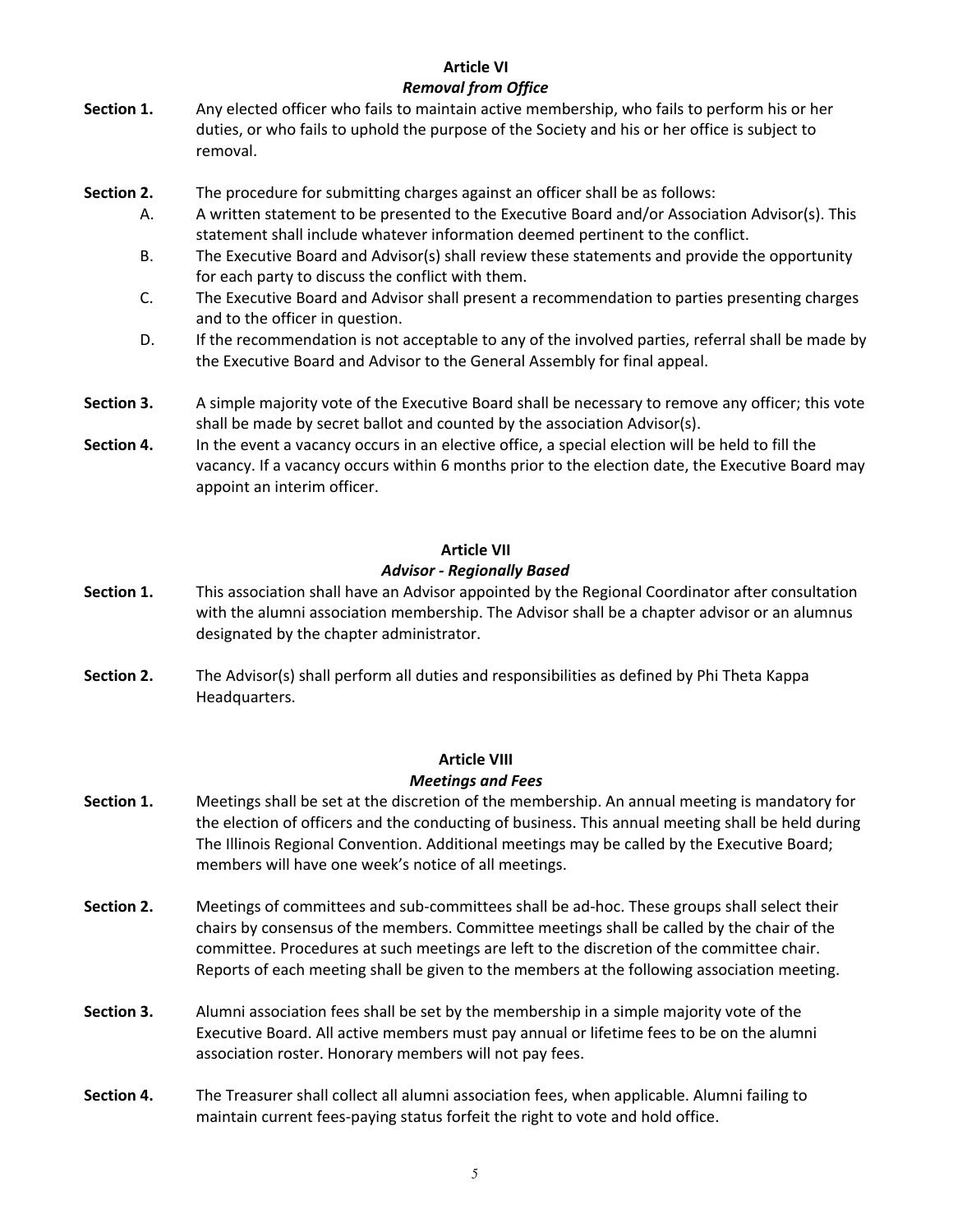**Section 5.** All accounts held in the name of the alumni association shall be audited annually and an audit report presented to the General Assembly.

#### **Article IX** *Finances*

- **Section 1.** All requests for money to be paid from association funds must be presented in writing for the approval of the Executive Committee. Approval may be obtained by mail or email from at least simple majority of the Executive Board.
	- A. Reimbursement requests should be submitted to the Treasurer with accompanying receipts.
- **Section 2**. All accounts held in the name of the association shall be verified annually through a written report presented to the membership by the Treasurer. The Treasurer will arrange to have a monthly statement from the bank holding the association account(s) to be shared with the Executive Board and Advisor(s).

# **Article X**

# *Quorum*

A quorum shall consist of those members present at any announced meeting. Association members will be provided opportunities to vote and respond electronically or by proxy.

#### **ARTICLE XI**

## *Robert's Rules of Order*

All meetings shall be conducted using Robert's Rules of Order as a guide publication. Any situation not covered in this document, or under consideration by the Executive Board, shall be governed by Robert's Rules of Order.

# **ARTICLE XII**

#### *Amendments*

- **Section 1.** Amendments of the bylaws shall be submitted to the President in writing for submission to the members for a vote at the next General Assembly meeting or by electronic means.
- **Section 2.** Notice shall be given to all active members prior to any vote to amend these bylaws of at least three weeks.
- **Section 3.** These bylaws may be amended by a two-thirds vote of the active membership given a period of up to 2 weeks to vote electronically prior to the General Assembly meeting.
- **Section 4.** Amendments shall become effective upon ratification by the membership and the approval by Phi Theta Kappa Headquarters.